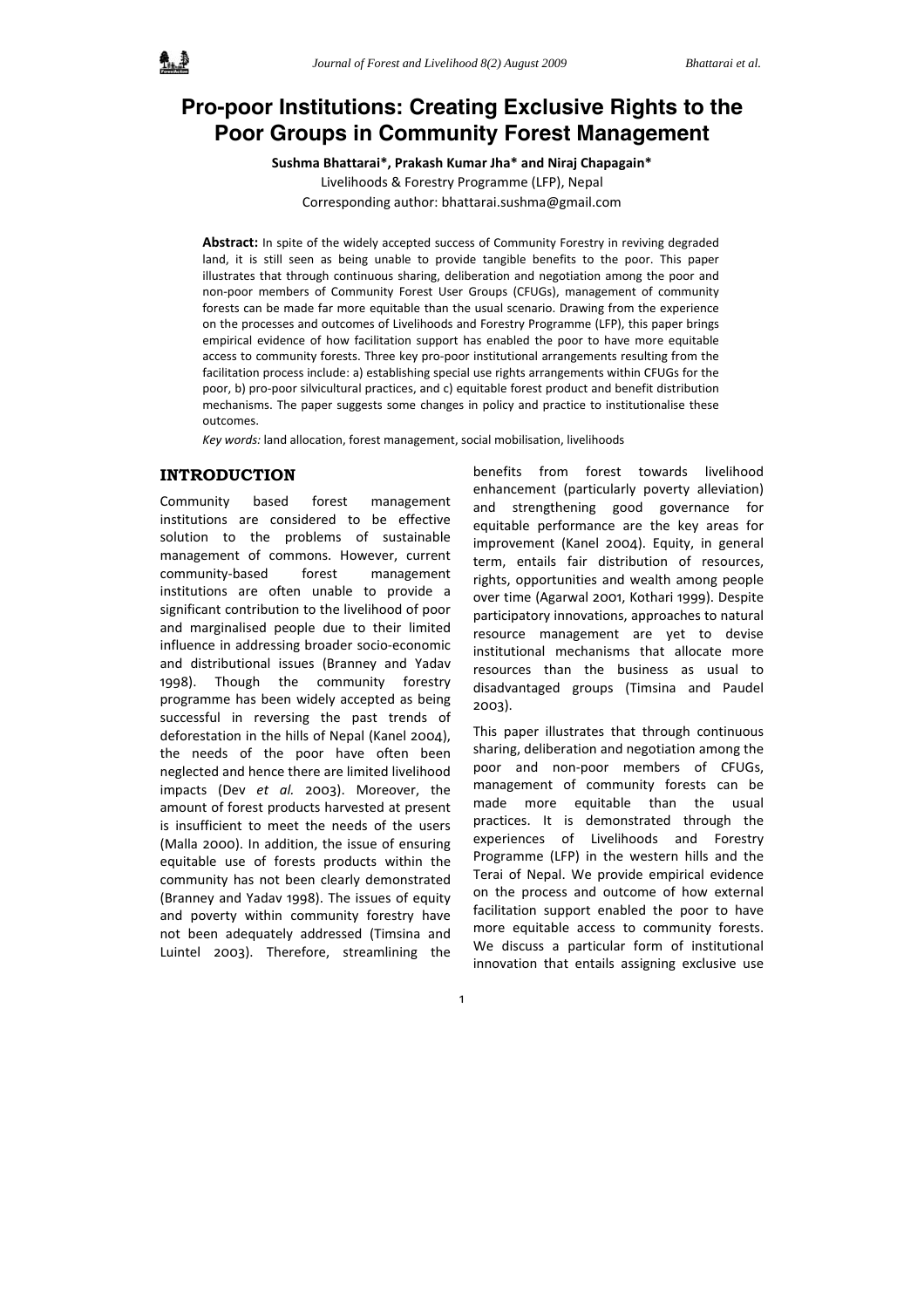

right to the identified groups (of the poor) within the Community Forest User Groups (CFUGs), developing pro‐poor silvicultural practices, and formulating equitable rules for forest products distribution and benefit sharing. Data collection methods used for this paper include: literature review, informal discussions, field visits and case study.

## **BACKGROUND**

Based on Forest Act 1993 and Forest Regulations 1995, the government transfers responsibility to CFUGs for managing parts of national forests. The transfer of rights includes the right to use forest products in a sustainable way with the ultimate policy objective of improving livelihoods of rural communities (HMGN 2002). CFUGs have been recognised as social institutions, legal entities and self‐governing autonomous bodies which have legal rights to formulate their constitution and to take decisions regarding Community Forestry (CF) management (Adhikari 2001). They hold the legal right to claim support services from the District Forest Office (DFO), and are also free to collaborate with other organisations (Springate‐ Baginski *et al.* 2003). With such institutional arrangements, Nepal's community forestry has now been regarded as a successful development innovation in the country and outside.

Despite such successes, issues of equity and inclusion in CF still remain controversial. Since all the users within CFUGs do not belong to any particular wellbeing category, benefit distribution mechanisms based on equality may not fulfill the requirements of the poor groups. Malla *et al.* (2003) found that wealthier households appear to benefit more, in terms of forest product distribution and community forest management than the poor. This is because most CFUGs distribute products equally between households even though richer households may have never collected items such as fuelwood from communal forest, and poorer households are forced to make up their requirements from other, generally the more distant government‐managed forests.

Nepalese society is socially, economically and culturally diverse, and a single community making up a CFUG comprises of multiple castes, ethnicities, economic classes and other cultural‐ political identities. This heterogeneity has created deep inequities within the society that are manifested in unequal power relations, which are defined by caste, class, gender and regional settlement (Bista 1991, Rai‐Paudyal 2008). These inequities are further compounded by the inadequate support of government, gap in policy implementation, and poor governance at the community level.

Recognising these issues of equity, there is now greater attention towards how CF can make better impact on the livelihoods of the poor. CF has moved beyond its original goal (fulfilling basic forestry needs) as stipulated by the Master Plan for the Forestry Sector 1989, and has been integrated with the national agenda of poverty reduction by increasing income generation opportunities through decentralised and sustainable management of forests (NPC 2007). Moreover, the national policy focus is increasingly on reducing poverty, and community forestry as a means for both sustainable forest management and poverty reduction has been well‐recognised by the national policy (NPC 2007). In the light of such policy directions, programmes and projects are increasingly focussing on developing methods and strategies to enable the poor and deprived groups to have equitable access to community forests (NPC 2003).

There are several projects and programmes with the stated goals to uplift the socioeconomic conditions of the poorest and vulnerable sections of society. LFP is a bilateral programme funded by Department for International Development (DFID) and is implemented in fifteen districts of Nepal. It aims to reduce vulnerability, improve livelihoods of the poor and excluded rural people through the financial, social and technical interventions. From 2001, LFP is providing its support to develop forestry sector and accordingly improve livelihoods of people in the selected districts: Dhankuta, Sankhuwasabha, Bhojpur and

 $\overline{2}$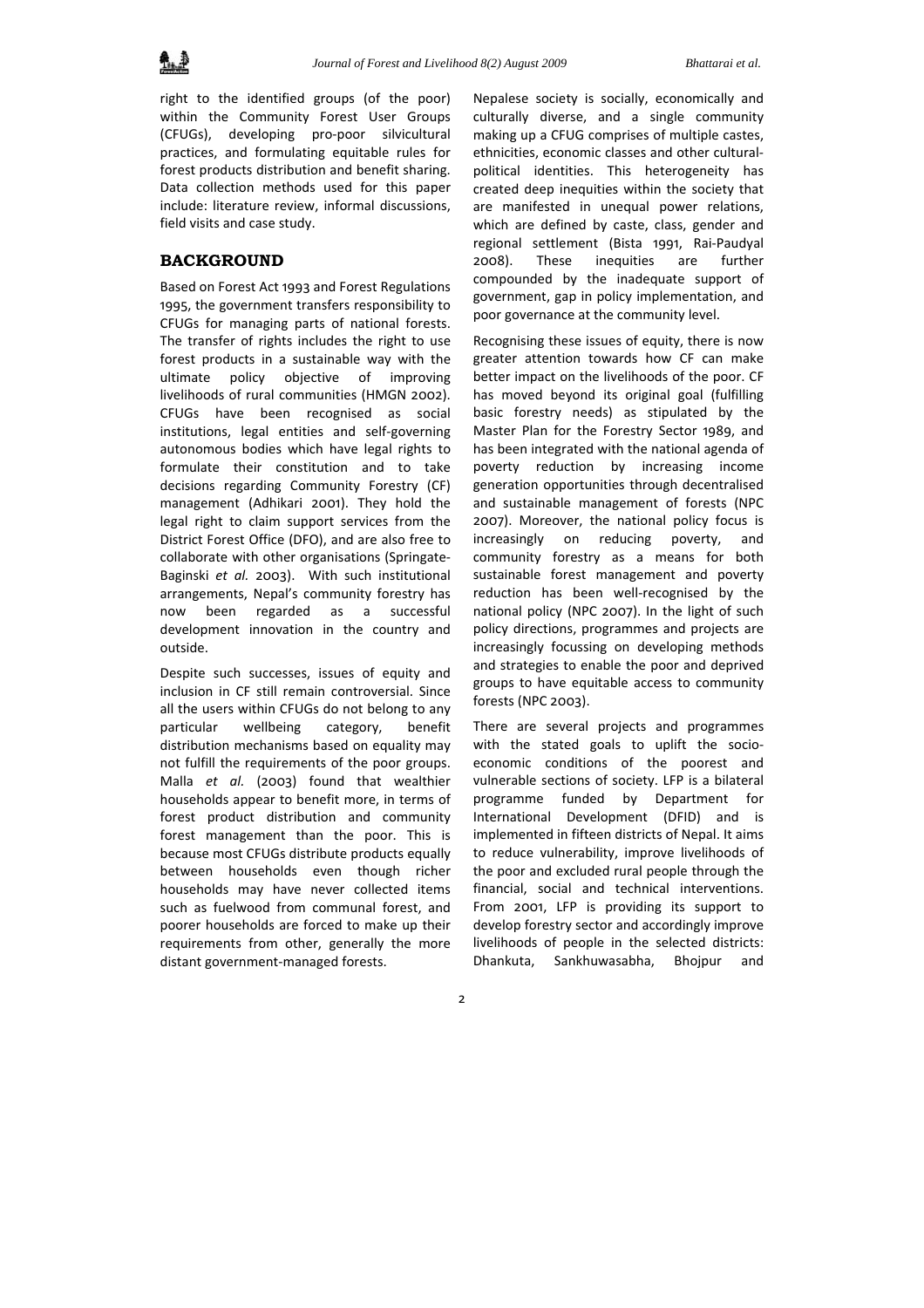

Terhathum of the Koshi Hills; Baglung, Parbat and Myagdi of western Dhaulagiri zone; Rupandehi, Nawalparasi and Kapilvastu of Terai Lumbini zone; and Salyan, Rukum, Pyuthan, Rolpa and Dang of Mid‐western Rapti zone.

# **LIVELIHOODS AND FORESTRY PROGRAMME'S ANIMATION AND SOCIAL MOBILISATION FOR PRO-POOR INSTITUTIONS**

One of the outputs of Livelihoods and Forestry Programme (LPF) is that "Poor and excluded groups actively participate in and benefit from involvement in the forestry/ Natural Resource Management (NRM) sector". Achieving this requires addressing complex chains of exclusion from local community to national level. In this context, a Pro‐poor and Social Inclusion (PPSI) strategy has been developed, which is implemented through Animation and Social Mobilisation (A/SM) activities. A/SM activities are implemented by LFP as a part of its mainstream programme with government and Non Government Organisation (NGO) partners by mobilising trained Local Resource Person (LRP) as animators. LRPs are selected by CFUGs from within or neighboring communities, with good knowledge about the local contexts. A/SM aims to mobilise and empower community members to more effectively participate in community activities (Box 1). It aims to strengthen the functioning of CFUGs, and improve the livelihoods of poor and excluded people whose needs and aspirations are often marginalised in the decisions of CFUG Executive Committees (ECs).

For more equitable benefit sharing, LRPs, and other animators /social mobilisers work with groups and individuals within CFUGs from different socio‐economic backgrounds. A key strategy used is to influence local elites (such as high caste males) who control local resources and empower the poor and excluded through raising awareness on equitable rights to claim benefits. LRPs and animators who are currently supported by LFP and communities have received training in several key aspects, including forest management techniques and basic social inclusion issues. The strategy of nurturing and mobilising local change agents has been effective in dealing with the increasing demands from user groups for technical services, as well as addressing social and economic equity issues within the CFUGs. In areas where LRPs have worked for a couple of years, it is found out that CFUGs have become much more empowered and institutionally capable than they were previously. Some of the CFUGs supported by LRPs under A/SM have been asked to support other CFUGs, and have started to demand their recognition as service providers. Many CFUGs have collaborated with agencies other than forestry for many services they require. Non‐governmental service providers are increasingly becoming important service providers even in conflict situation (Hayu and Pokharel 2004).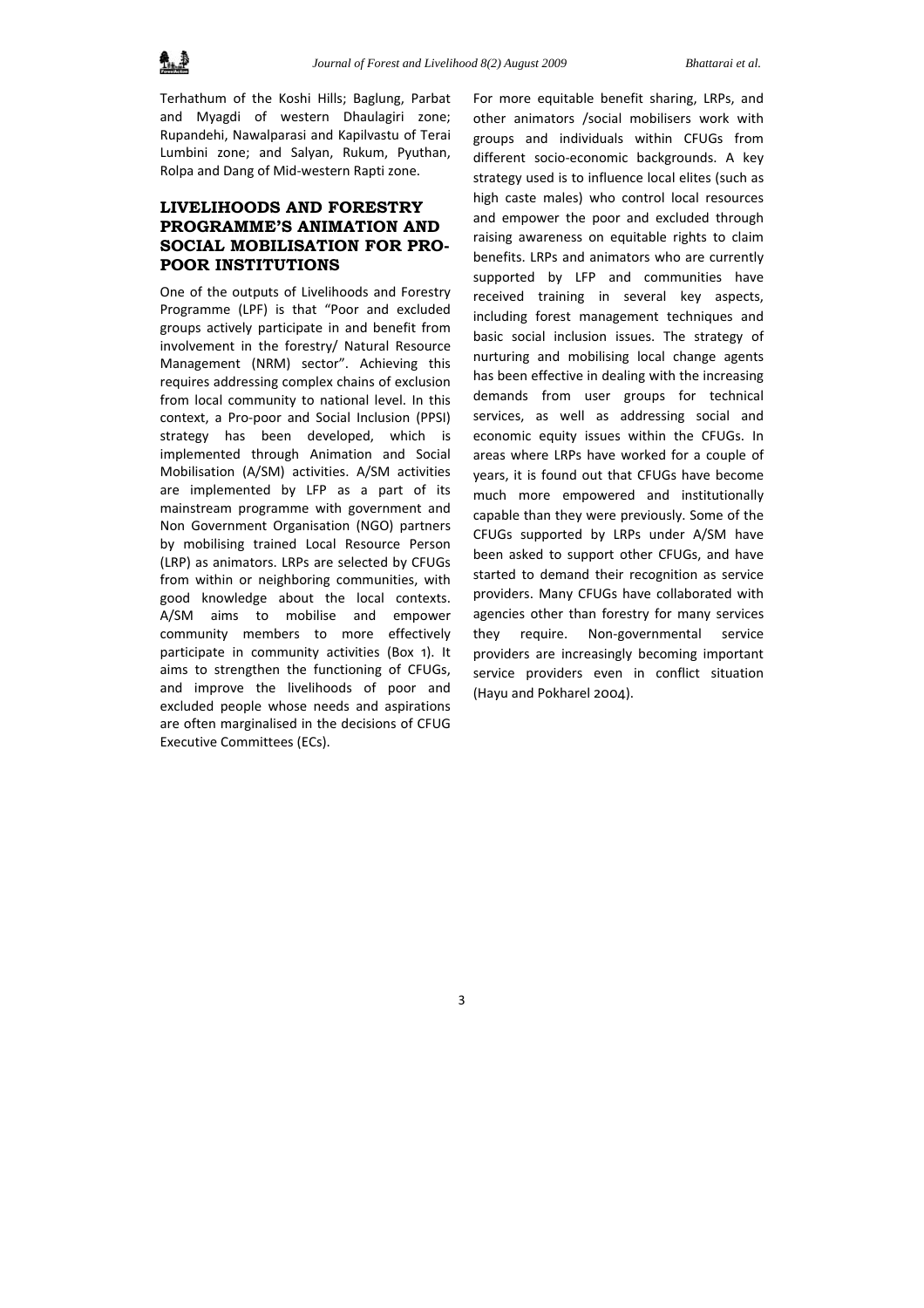| Box 1: Process and activities for A/SM of community groups                                                                         |
|------------------------------------------------------------------------------------------------------------------------------------|
| The process of A/SM involves four main phases:                                                                                     |
| Phase One: Building awareness and confidence                                                                                       |
| Support poor and excluded people to understand their rights and voice their needs                                                  |
| Sensitise and convince local elites and key CFUG leaders who are relatively open to change                                         |
| Facilitate CFUGs to hold assemblies and meetings                                                                                   |
| Facilitate community assessments through well-being ranking                                                                        |
| Create opportunities for open discussion of problems and needs for plan preparation.                                               |
| Phase Two: Organising groups and preparing or revising plans                                                                       |
| Facilitate the formation of tole (hamlet) / interest groups and Poor and Excluded (P&E) focused<br>planning                        |
| Facilitate CFUGs to allocate resources to the P&E                                                                                  |
| Support amendment of Operational Plans (OPs), and Constitutions to make them P&E sensitive                                         |
| Support preparation of action plans based on OPs, and                                                                              |
| Support preparing Constitutions so that interventions are more systematic and P&E-focused                                          |
| Facilitate planning based on the needs of tole /interest groups                                                                    |
| Provide training on record keeping, accounting, leadership, and forest management.                                                 |
| Phase Three: Provide tangible benefits and assets                                                                                  |
| Support and facilitate the CFUGs to implement the plans, OPs, and Constitutions                                                    |
| Seek funding opportunities for community infrastructure as an entry point to encourage the<br>participation of the whole community |
| Support creating increased assets and opportunities for P&E.                                                                       |
| Phase Four: Building sustainability and linkages                                                                                   |
| Recruit and train volunteer animators                                                                                              |
| Create linkages to services for community development and livelihoods opportunities                                                |
| Create linkages to technical forestry service providers, such as LRPs and Range Posts                                              |
| Make animation programme the responsibility of VDCs by facilitating local resource mobilisation.                                   |
| Source: LFP 2007                                                                                                                   |
|                                                                                                                                    |
| NDINGS<br>$\sim$ $\sim$ $\sim$<br>$\cdot$ $\cdot$ $\cdot$ $\cdot$<br>$\sim$ $\sim$ $\sim$ $\sim$<br>n.                             |

**FINDINGS** 

Below we outline the key outcomes of A/SM activities toward inclusive and equitable management of community forestry. We identify at least four positive outcomes: creation of equitable property rights arrangements, empowerment of the poor and excluded groups to have better access to common pool resources, development of pro‐ poor forestry and silvicultural practices, and equitable rules of forest product and benefit distribution.

# **Creation of Special Use Rights Arrangements within CFUGs for the Poor and Excluded Groups (Land Allocation Mechanisms)**

A/SM activities have been found to be effective to provide poor and excluded groups an opportunity to benefit from common property resource management by facilitating the institution of special use rights arrangements, mainly through 'Land Allocation' to the poorer groups. The purpose of land allocation mechanism is to enable the poor and landless to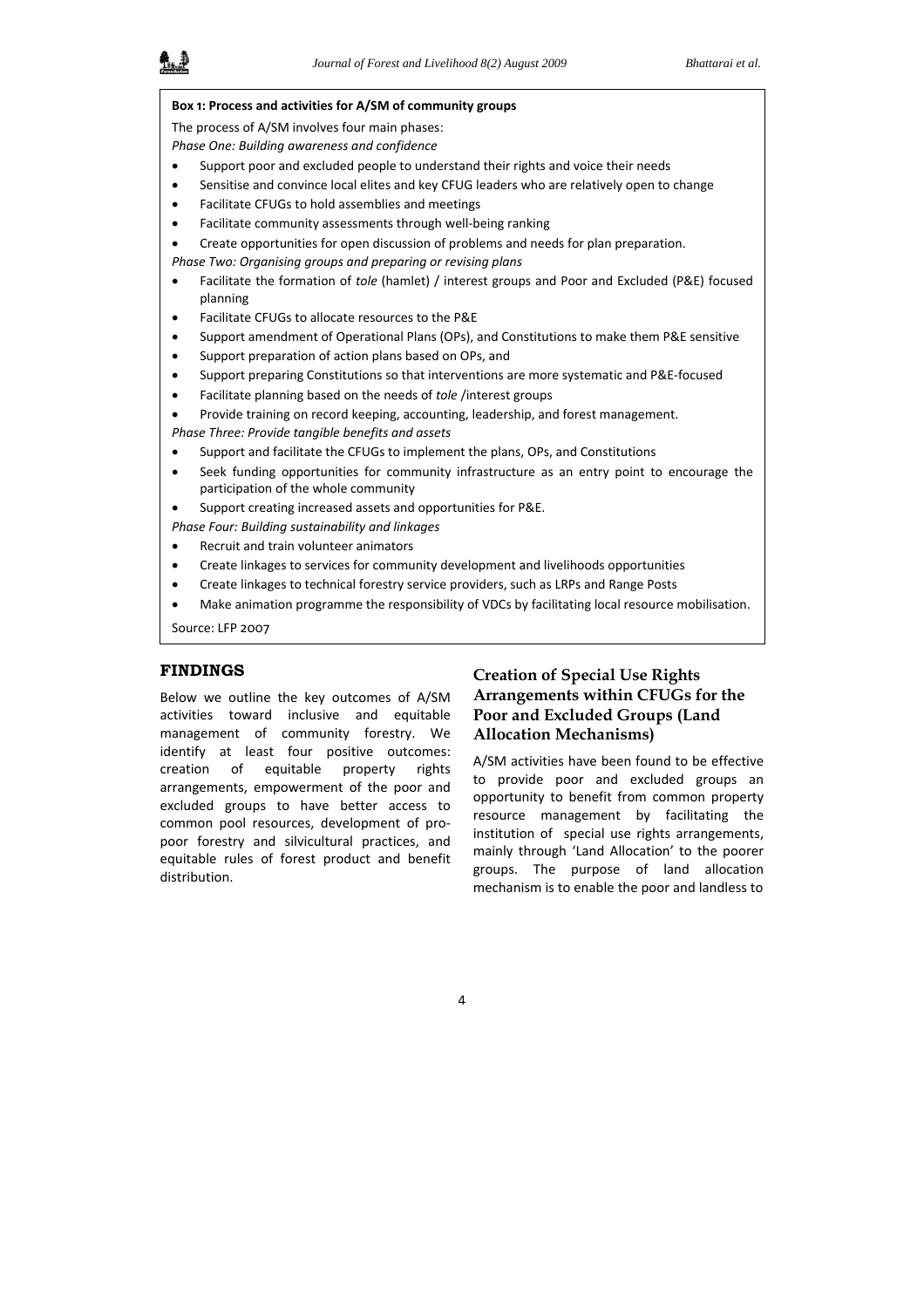cultivate cash or food crops. This has helped to improve the socio‐economic condition of the poor and excluded groups who are below the poverty line. It also promotes better land use for the economic and ecological regeneration and creates environment for sustained participation of P&E in community forestry.

The key strength of CF land allocation lies in promoting the effective management of barren land and increasing its productivity; thereby improve the livelihoods of the poor, women and *Dalits*. Since over 10.6 percent of the Nepal's total land area consists of shrub land which is legally referred to as forest (Forest Act 1993),

there is plenty of space to provide the shrub land under land allocation provision to the poor. Thus, allocation of community forestry land to the poor for income‐generating activities appears to have real potential to improve their livelihoods (LFP 2004a). The process involves regular monitoring of the situation to ensure that the land is used appropriately and effectively, and is very essential for user to make land allocation concept a reality. Moreover, it includes a series of steps from the selection of beneficiary group to the implementation of the programme (Box 2).

#### **Box 2: Process for land allocation**

- Identification of poor family through well being ranking during the time of CFUG constitution preparation along with identification of suitable land area is the first step. This is followed by the official request to the CFUG to allocate land within community forest.
- Discussion takes place among committee members upon the request and presented in assembly after the acceptance. Based on the consensus of the community, a sub‐group is formed of the poor and marginalised households identified by participatory well being ranking.
- As the CFUG is the combination of people having different views, it is necessary to change the attitude of those people who do not favour land allocation. Through a series of interactions with LRPs, they develop an understanding that CF land allocation is one of the several poverty reduction mechanisms to be employed by the CFUGs. Oftentimes, proper facilitation is required, including *tole* (hamlet) level meetings and group discussions to resolve any disputes.
- Identification and selection of bare land, i.e. generally forest having crown density less than 20%. suitable for land allocation within CF. The delineation of such land is done by Range Post (RP) level forestry staff and/or by LRPs.
- After identification of the poor families and suitable land for Land Allocation, an agreement between CFUG and the sub‐group of the poor is made. Generally DFO is present and provides facilitating inputs during such agreement. The agreement is signed by CFUG committee and sub‐group. Generally, the provision of land allocation is mentioned in OP/Constitution of the CFUG.
- If such agreement is developed after OP formulation or at a time when OP is not being revised, the CFUG informs the DFO about the Land Allocation agreement.
- The process has the potential to raise the a*ware*ness of both elite and poor members of the CFUG on more equitable system of benefit sharing from community forestry. The discussion on Land Allocation covers the following points:
	- $\triangleright$  selection criteria of the beneficiary groups
	- $\triangleright$  selection criteria of the land to be allocated
	- $\triangleright$  objective of the CF Land Allocation and its duration
	- $\triangleright$  area, boundaries, and description of the land
	- $\triangleright$  acceptable uses of the land and limitations to the use of land
	- $\triangleright$  systems to share the costs and benefits between the poor users. CFUG, and other stakeholders
	- process of withdrawing the allocated land
	- system for marketing the product of the land
- After the agreement is made, the sub‐group or the poor households begins to utilize the allocated forest land.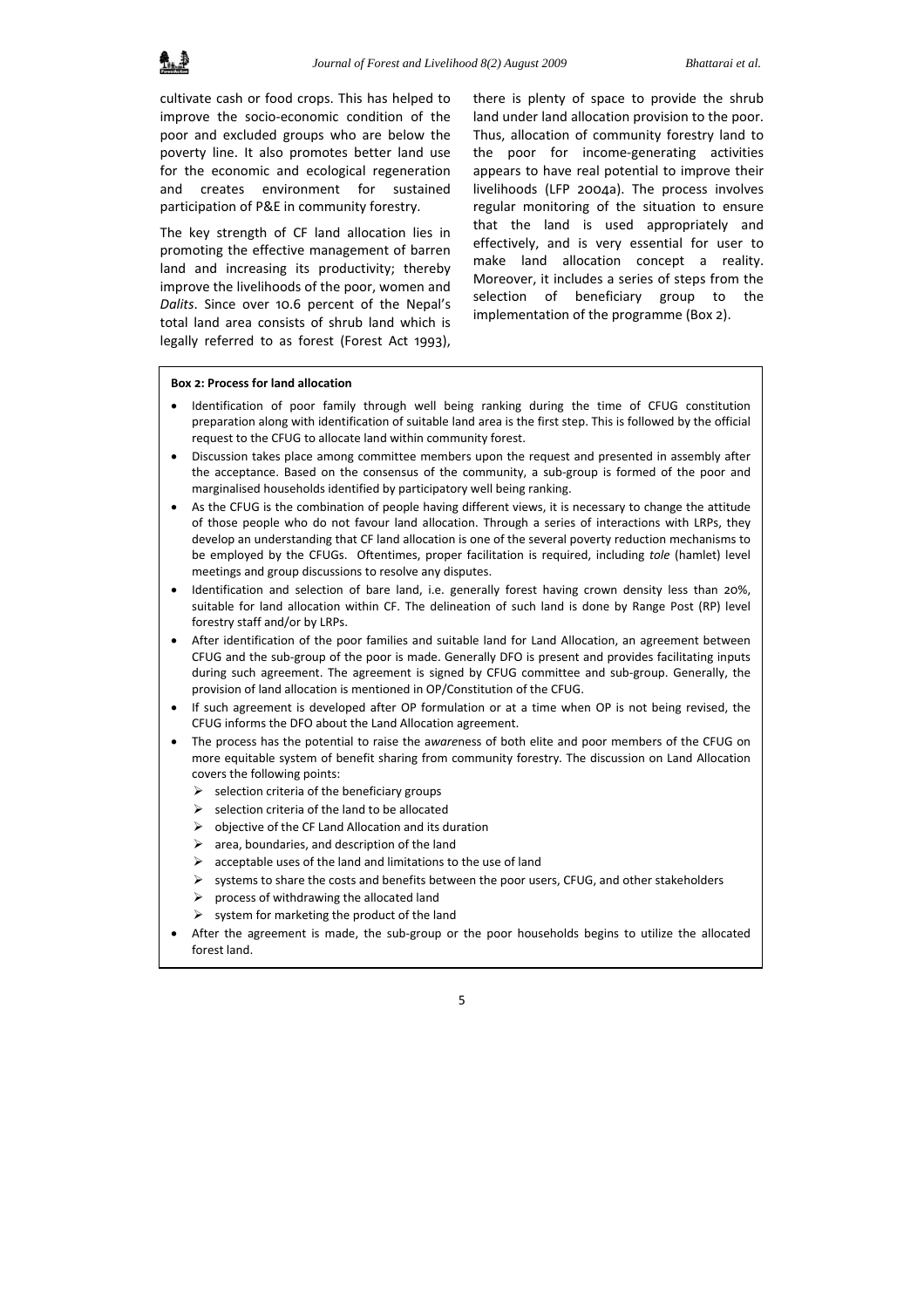

Through land allocation program, poor people have managed and harvested fodder, grass and Non‐timber Forest Products (NTFPs). The poor people have in most cases developed self‐ confidence and are actively engaged in collective activities to improve their economic status. Moreover, they feel that they are well integrated into the larger community. This has ultimately increased the feeling of ownership in CF process, mainly through an increased participation in CF processes.

The selection of poor household is an important step for land allocation. The household are

selected through well being ranking. Since there are often a large number of poor families than the land available for lease, appropriate facilitation is required to make common understanding while selecting the few eligible households. Table 1 provides general criteria for CF land allocation as practiced in the Rapti LFP area. These include not only those related to the selection of households but also the ones concerning the selection of forest land and choice of species to be planted. Similarly, Box 3 provides an example of a CFUG that allocate the forest land for the poor.

| <b>Selection of forest land</b>                                 | <b>Household selection</b>                                                            | Selection of plantation species                                                                 |
|-----------------------------------------------------------------|---------------------------------------------------------------------------------------|-------------------------------------------------------------------------------------------------|
| Community forest land<br>without trees                          | Poorest households in<br>wellbeing ranking                                            | Potential to give tangible benefits<br>and a quick return on investments<br>within a short span |
| Suitable condition and area<br>for cultivation                  | Disadvantaged people: poor,<br>Dalits and women                                       | Linked to livestock raising                                                                     |
| Accessible to beneficiary<br>group                              | Appropriate number of<br>households for the land<br>available                         | Linked to market demand                                                                         |
| Facilities for the cultivation<br>of species: water and shelter | Beneficiaries should reside<br>closely together and be able to<br>function as a group | Linked to capabilities of beneficiary<br>households                                             |
| At least 1 hectare (ha) for 4<br>households                     |                                                                                       | Must not be annual crops, but can<br>be perennial species                                       |
| Source: LFP 2004b                                               |                                                                                       |                                                                                                 |

#### **Table 1: Criteria for CF Land Allocation**

After the completion of the agreement between CFUG committee and beneficiary group, the given plot of land is divided among each household. In some cases, the users use the land collectively rather than dividing the land amongst the individual households, with all the members contributing and sharing the benefit equally. Experience shows such group based

activity helps strengthen collective spirit and power. The most common use of the land is for grass and fodder for livestock. In some cases, they have planted broom grasses and NTFPs like *kurilo* (*Asparagus racemosus*), and *seto musli* (*Chlorophytum esculentum*) for long‐term benefits.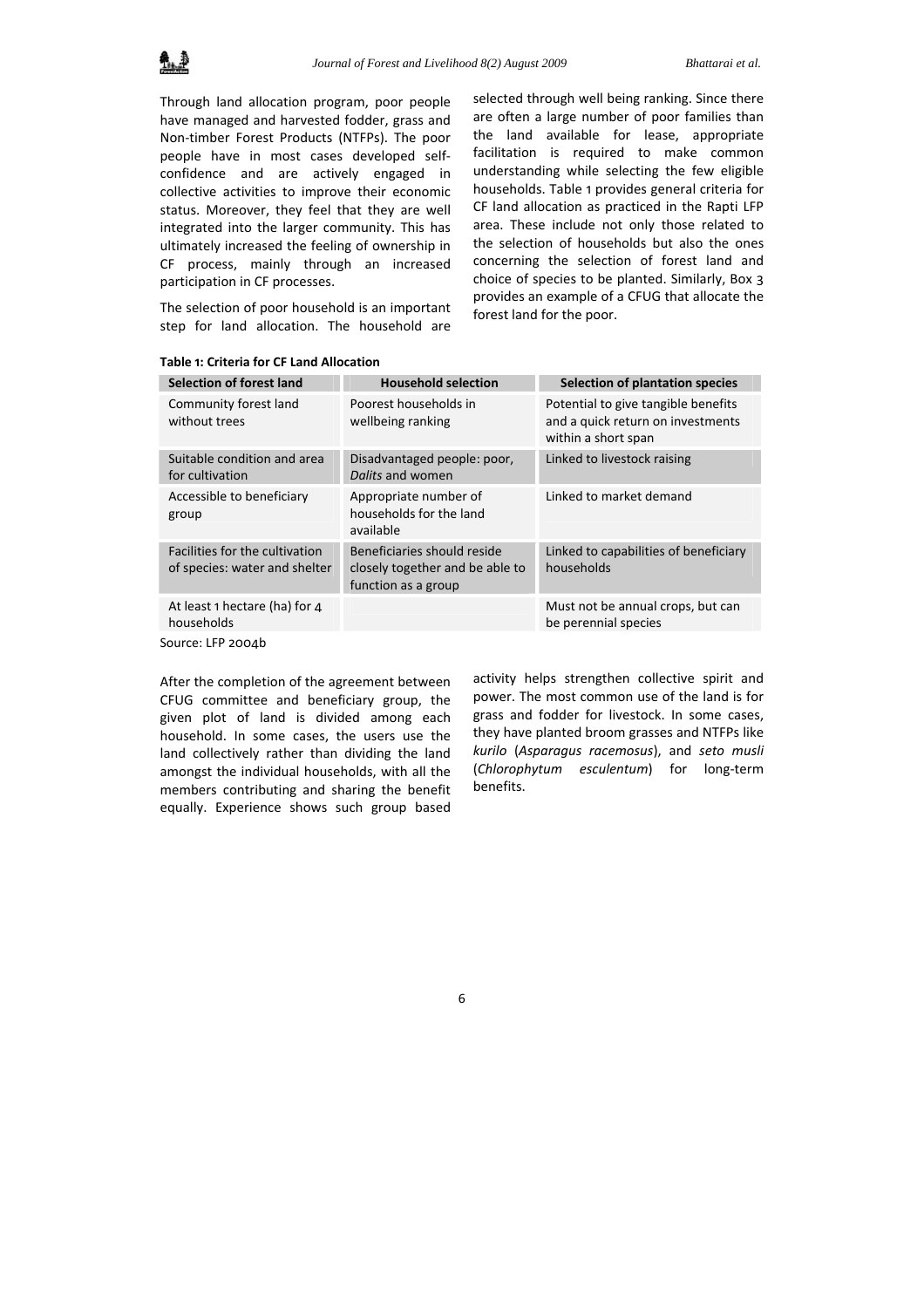#### **Box 3: Tarepahar Community Forest Users Group**

Tarepahar CFUG of Dhanbang VDC covers 47 households (HHs). Among them, 9 HHs belong to rich category, 10 HHs to medium, 10 HHs to poor and 18 HHs to very poor category, as per the well being ranking criteria. With the facilitation inputs from DFO and LFP staff, the users agreed to allocate CF land for the poor (letter of contract between land allocation group and CFUG committee is given below). For this 20 HHs identified as poor formed Saunepani cardamom production group. The group is given 2.26 ha of CF land through the land allocation agreement. The contract was signed in 2007, and they now have planted cardamom in the allocated land.

### **Tarepahar Community Forest User Group Dhanwang‐3, Kapurkot, Salyan Contract Letter**

This agreement is made today 25 June 2007 (2064/03/11 BS) between Tarepahar CFUG (hereafter referred as "First Party") and Saunepani Cardamom Cultivation Group (hereafter referred as "Second Party") to provide community forest area to the group for cultivation of cardamom as decided on 9 June 2007 (2064/02/26 BS). The group agrees on abiding by the terms and conditions mentioned hereunder:

*Terms and Conditions:*

- 1. Saunepani cardamom production group will be remained as subgroup of Tarepahar CFUG.
- 2. Saunepani cardamom production group can build network between district and local level for coordination and marketing, if necessary.
- 3. The first party should provide its forest area to 20 households of second party to conduct income generating activities like cardamom cultivation and pear grafting on male plants for 10 years in rent.
- 4. The first party will provide 2.26 ha of block number 2.
- 5. The second party can use the hundred percent of products produced/profit made while conducting income generating activities in forest area for 5 years. After that period, the second party will deposit 15 percent of the total revenue in the account of first party from 6<sup>th</sup> year.
- 6. After 10<sup>th</sup> year, first party can either continue or discontinue the agreement based on consensus and mutual agreement. The sovereign right to continue and discontinue depends upon the first party only.
- 7. The second party shall include poor, *Dalit* and disadvantaged groups as its member if any of the households decide to discontinue through a written statement to the second party, in accordance with the recommendation of the first party.
- 8. Whatever mentioned in this agreement letter, both the party shall follow the rules and regulations set by the government.
- 9. First party will have the full rights over all the rest NTFPs, wild plants etc. that exist inside the forests.

| Saunepani Cardamom Cultivation Group | <b>Community Forest User Group</b> |
|--------------------------------------|------------------------------------|
| Name:                                | Name:                              |
| Designation:                         | Designation:                       |
| Signature:                           | Signature:                         |
| Date:                                | Date:                              |
|                                      |                                    |

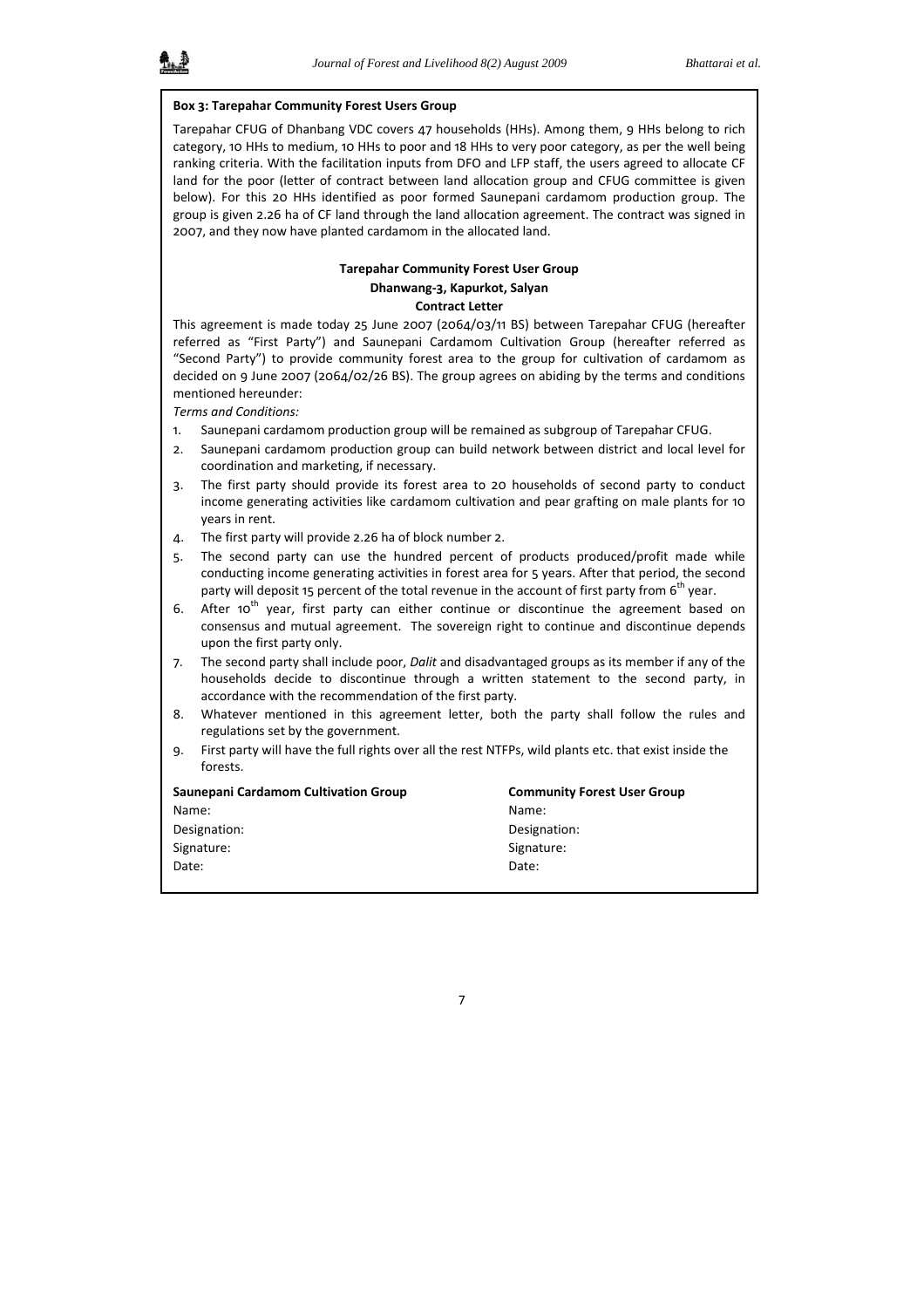# **Empowerment of the Poor and Excluded**

Social mobilisation aims to empower the disempowered and voiceless and also aims to enable them to demand for their rights, understand responsibilities so that they can receive equitable benefits from the programmes implemented in their areas. Therefore, high quality and effective facilitation is necessary to change people's perceptions and behavior, and to enable them to act proactively to empower P&E. Since P&E people typically lack access to arable private land, they often depend more on community forestry resources for their livelihoods. In view of the fact that empowered CF users are better positioned to negotiate more equitable and mutually beneficial forest use and demand their rights, different awareness raising and empowerment activities are conducted to this end. These include household visits, well being ranking, formation of sub groups/ interest groups, pro‐ poor and social inclusion trainings, and the like. Such activities have been found empowering the poor, women and disadvantaged members in getting organised to raise their voice collectively and hence changing the 'rule of the game' around resource management.

Started mainly for the production of fodder as a silvo-pastoral model of agroforestry system, land allocation in later years has been used for NTFPs and other cash crop cultivation, thatch grass production, and other cash crops. In the

eastern hill districts of Dhankuta, Terhathum, Sankhuwasabha and Bhojpur land allocation has been practised for cash crop such as cardamom cultivation. It has also been practised for complementing supply of raw materials to local forest based enterprises such as *lokta* (Daphne species) and *Argeli (Edgeworthia gardneri)* cultivation for paper enterprises in Sankhuwasabha and Terhathum district, citronella cultivation for supplying citronella to the locally established citronella distillation plant at Leuti Phedi of Dhankuta district. Similarly, in some areas commercially valuable NTFPs such as *Kurilo (Asparagus recemosus), Chiraito (Swertia chiraita), Seto Musali (Chlorophytum esculentum), Kalmegh (Androtraphis panicunapa), Timur (Zanthoxylum armatum), Lapsi (Choerospondias axillaries), and Ritha (Sapindus mukorossi)* have been cultivated.

Till the end of 2008, in LFP project area 698.02 ha of community forest land has been allocated under land allocation scheme to carry out different income generation activities (Table 2). A total of 7317 households in 621 CFUGs are benefitted. Among them 7123 HHs (97 percent of total land allocated HHs) belong to poor and very poor categories (Table 2). If this mechanism is replicated on a large scale, there is a tremendous potential for community forests to improve the livelihoods of poor people in Nepal.

| <b>SN</b>      | Area                     | No of<br><b>CFUGs</b> | <b>Allocated</b><br>CF area<br>(ha) | <b>Total HH</b>                                   |
|----------------|--------------------------|-----------------------|-------------------------------------|---------------------------------------------------|
| $\mathbf{1}$   | East (4 districts)       | 274                   | 336                                 | 2305 (Dalit 346, Janajati 1151, and Others 808)   |
| $\overline{2}$ | West (3 districts)       | 95                    | 168.13                              | 865 (Dalit 453, Janajati 162, and Others 250)     |
| 3              | Terai (3 districts)      | 19                    | 30.57                               | 374 (Dalit 92, Janajati 197, and Others 85)       |
| $\overline{4}$ | Midwest (5<br>districts) | 233                   | 163.32                              | 3773 (Dalit 633, Janajati 2247, and Others 893)   |
|                | Total                    | 621                   | 698.02                              | 7317 (Dalit 1524, Janajati 3757, and Others 2036) |

#### **Table 2: Land Allocation**

Source: LFP 2008a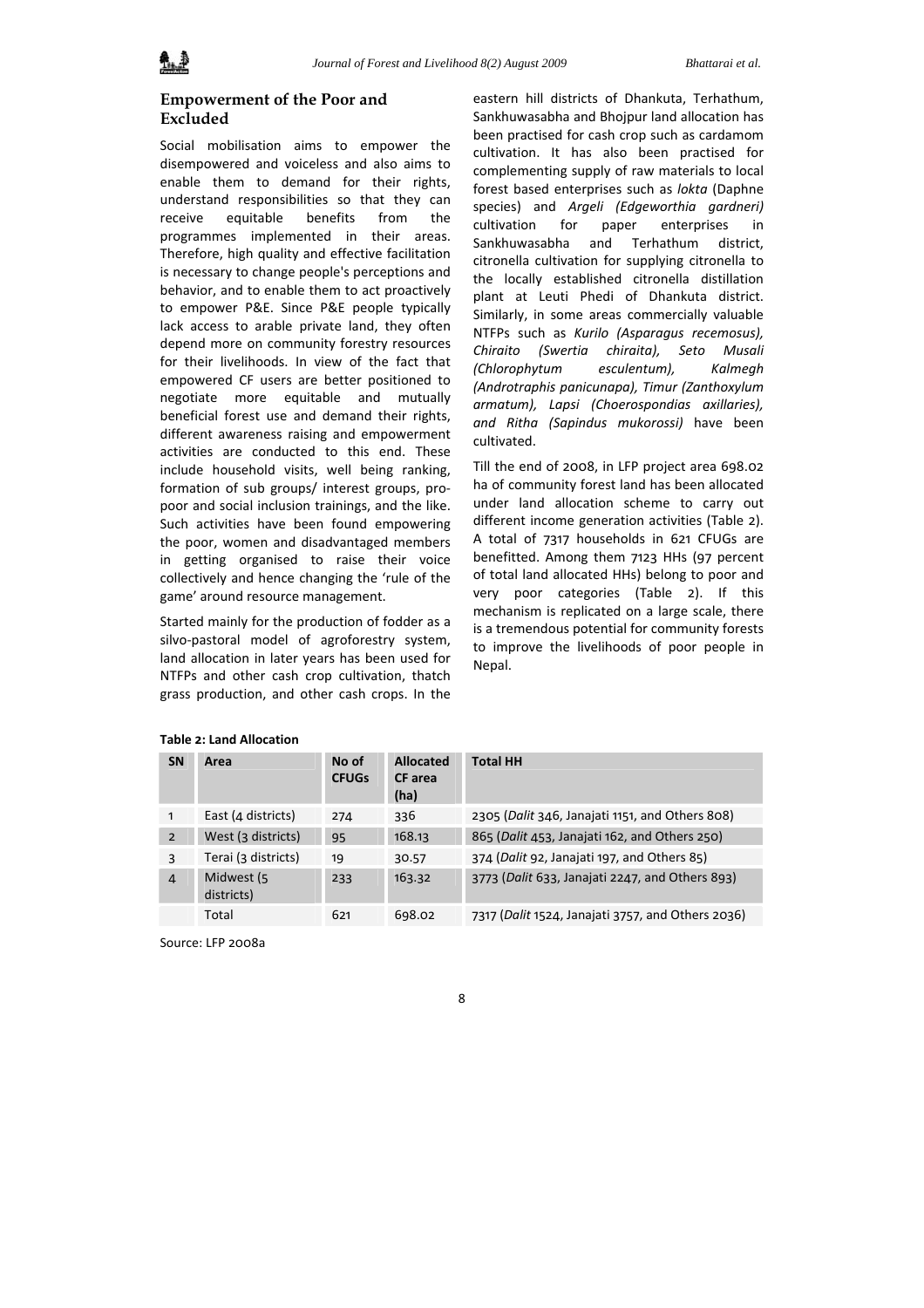In Fiscal Year (FY) 2005/06 (2062/63) total 59 CFUGs have allocated 26 ha of land to 853 households in Dang district. Total 107 households of *Dalit*, 542 households of disadvantaged Janajati and 166 households of

other category are benefited. Among them 728 (85 percent) households belong to the poor group (Table 3). These groups have already started harvesting their products.

|  |  | Table 3: Land Allocation Managed during FY 2005/06 in Dang District |
|--|--|---------------------------------------------------------------------|
|--|--|---------------------------------------------------------------------|

| <b>SN</b>      | <b>Species name</b> | <b>Scientific name</b>     | No. of seedling | Plantation area (ha) |
|----------------|---------------------|----------------------------|-----------------|----------------------|
| 1              | Aswogandha          | Withania somanifera        | 22,000          | 26                   |
| $\mathcal{P}$  | Kalemegh            | Andrographis paniculata    | 15,000          |                      |
| 3              | Kurilo/satabar      | Asuparagus racemosus       | 7,38,028        |                      |
| $\overline{4}$ | Sarpagandha         | Rauwolfia serpentina       | 6,000           |                      |
|                | Seto musli          | Chlorophytum borivillianum | 416 kg seeds    |                      |

Source: LFP database, Dang

As a result of providing degraded land within CF on lease to poor people, such land has been put into productive use. Due to additional inputs managed by the groups (such as regular irrigation, composting and other farming operations), it is observed that the degraded barren and the waste lands have been rehabilitated with regeneration of some of the valuable species. Apart from raising incomes locally, land allocation scheme has also contributed to CFUG incomes, especially in the later stages of the degraded land management.

# **Pro-poor Forestry and Silvicultural Practices**

In practice, many of the CFUGs in the LFP area seemed to be protection oriented, partly because of the lack of necessary services. Until recently, and to some extent till to date, service providers have not been able to provide required services to the CFUGs as per their needs and management objectives as they lacked practical experiences in community forest management. Traditional protection oriented forest management practices were prevalent in most of the community forests. The

communities also at times treated establishing CF as securing right over forests, without pro‐ active planning and management activities. Quite often the everyday need of fuelwood and fodder was fulfilled from nearby national forests, whilst CFs were put under protectionist regime.

But with assistance from LFP supported technical forest management services, CFUGs are gradually moving towards more active forest management. It is the outcome of external intervention for last several years by LFP, DFOs and other partners (Box 4). Field based training/ coaching on Active Forest Management (AFM) along with regular silvicultural operations are now practiced in most of the CFs in LFP area. In general, the objectives of CFUGs in adopting AFM are: to ensure regeneration, to maintain forest diversity, to increase supply of forest products, and to optimise forest resources for the improvement of livelihoods of poor users through sustainable NTFP management, land allocation, and forest and non‐forest based enterprise development.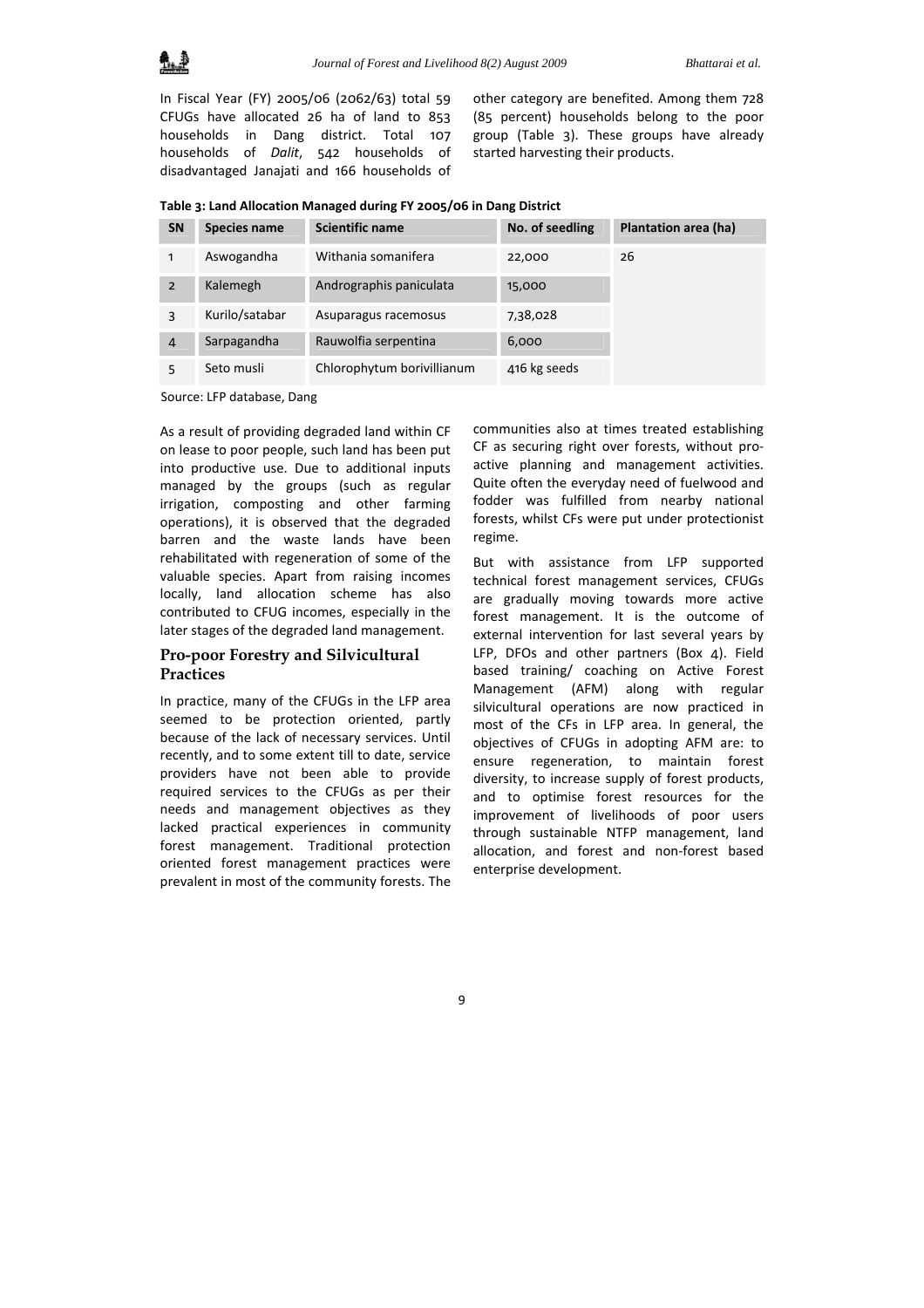#### **Box 4: Naulobikas CFUG, Salyan**

Traditional protection mechanism was prevalent in Naulobikas CFUG of Garpa VDC, Salyan. "*It was very difficult to me to make them understood about the importance and advantages of forest management which took long time*" says Kamala Gharti, LRP in Garpa VDC in a recent visit by the lead author of this paper in the area. The communities have protected their forest for many years. They did not agree to fell even the dying or deformed trees with the misconception that this will create deforestation. In order to sensitise the group on the relevance of active forest management, household visit was done by LRPs to raise awareness about forest management. The LRP responded to was question on how the process was done: "*I first convinced CFUG executive committee to carry out silvicultural operations in their CF, and then those committee members convinced other users*". It was gathered from the interviews that after performing thinning, pruning and weeding operations in the particular block of forest, regeneration began on the bare areas. Apart from this, users obtained fuel wood from silvicultural operations. Undertaking silvicultural practices also saved time for fuelwood collection as they had to go to adjoining forest for fuelwood collection which took long time in the past. Now communities are quite convinced on the active management of forests. "*Forest is like an agricultural crop, we should remove unwanted weeds and diseased trees to create favorable condition for the regeneration*" said Mr. Ganesh Budamagar, President of Naulobikas CFUG.

Besides, an increasing number of CFUGs have begun to undertake forest management activities such as thinning, pruning, removal of mature and unwanted species for the plantation and natural regeneration of important species, block forest management, and demonstration plot establishment. In this way, the situation of forest management is changing with the intervention and support of LFP, DFO and partner organisations through A/SM activities. The process of active forest management was initiated since last four years in five district of Midwest area (Salyan, Rukum, Rolpa, Pyuthan

and Dang). The total area of forest handed over as CF is 195033.53 ha and is managed by 1730 CFUGs (Table 4).

Different awareness raising activities from household visit to onsite coaching of active forest management crafted awareness among communities to make effective and sustainable use of forest resources. Experience shows that such activities bring positive changes in the approach and working modalities of community people (Table 5) (Khanal 2002, Kanel *et al*. 1999, Neupane 2000, Singh 2002, Wagle 2002).

|                                 | Dang     | Pyuthan  | Salvan | Rolpa | <b>Rukum</b> | <b>Total</b> |
|---------------------------------|----------|----------|--------|-------|--------------|--------------|
| CFUG (No.)                      | 437      | 324      | 345    | 318   | 306          | 1730         |
| Area handed over as CF (ha)     | 90999.96 | 38581.57 | 30114  | 23410 | 11928        | 195033.53    |
| CFUG involved in management     | 265      | 181      | 255    | 165   | 120          | 986          |
| CF area Managed (ha)            | 7221     | 2000     | 2640   | 389   | 837          | 13088        |
| Management area / CFUG          | 27.25    | 11.05    | 73.91  | 51.89 | 39.22        | 56.99        |
| CFUG involved in Management (%) | 60.64    | 31.10    | 52.60  | 9.97  | 42.10        | 40.26        |

#### **Table 4: AFM in Mid‐west Areas**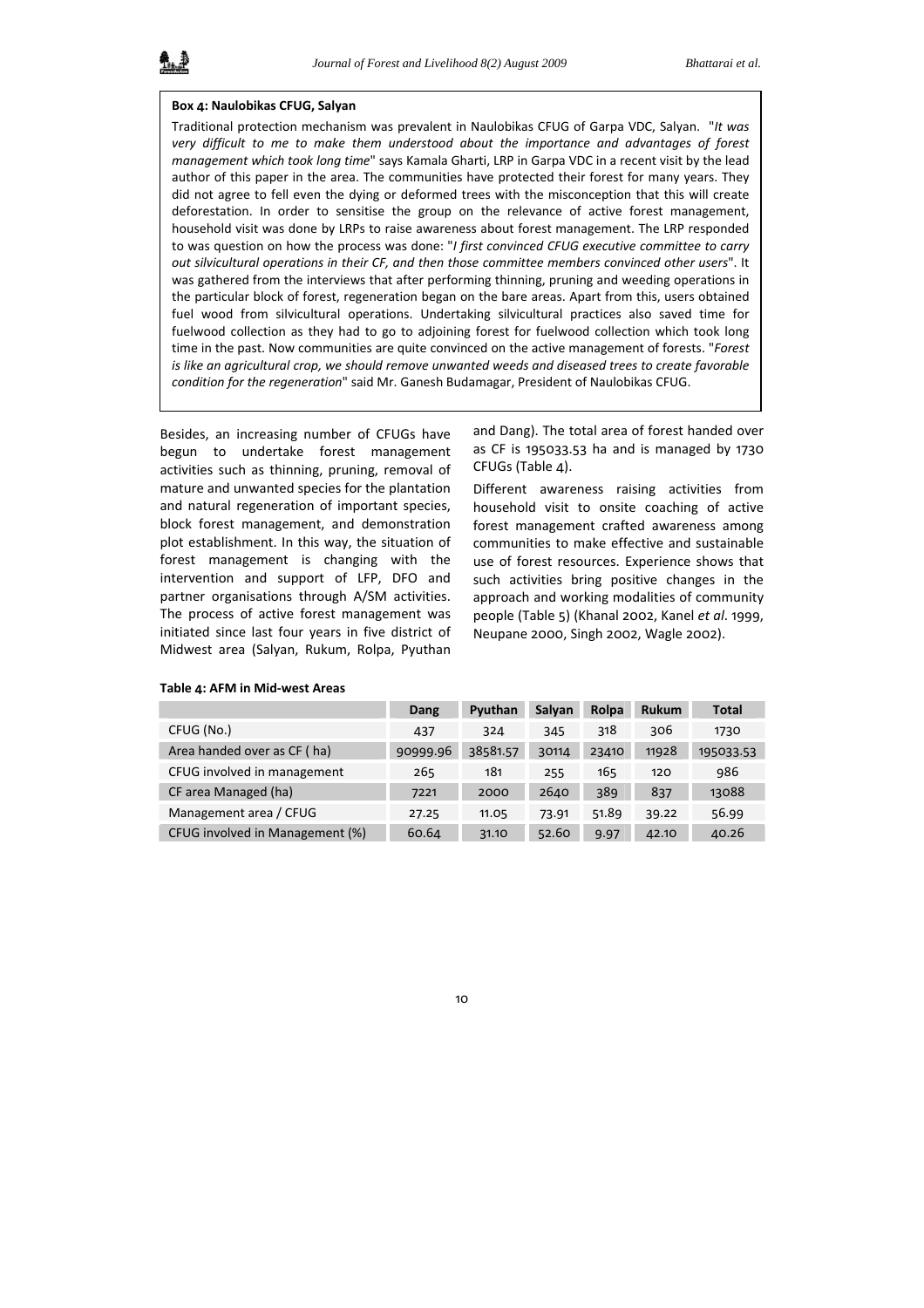**Table 5: Forest Management Practices adopted by CFUGs**

| <b>SN</b>      | <b>Before A/SM</b>                                         | After A/SM                                                                  |  |  |  |
|----------------|------------------------------------------------------------|-----------------------------------------------------------------------------|--|--|--|
| 1              | Protection oriented                                        | More production oriented                                                    |  |  |  |
| $\overline{2}$ | Protection of unwanted species                             | Removal of unwanted species                                                 |  |  |  |
| 3              | Protection of mature and deformed trees                    | Removal of mature trees                                                     |  |  |  |
| $\overline{4}$ | Harvesting of dead and fallen trees                        | Harvesting of all types as per the calculation of<br>sustained annual yield |  |  |  |
| 5              | No/limited<br>0f<br><b>NTFPs</b><br>practice<br>management | Many initiatives for NTFPs management                                       |  |  |  |
| 6              | No programme for land allocation                           | Land allocation within CF for IGA support to P&E                            |  |  |  |
|                | Cayto01EDQOP                                               |                                                                             |  |  |  |

Source: LFP 2006

In the past, the Constitutions and OPs of CFUGs heavily focused on the protection of forest. The revision and preparation of new OPs for community forests has led to improvement in both processes and contents, with new plans containing comprehensive activities related to both technical forest and NTFPs management practices and social issues such as gender, social equity and income generation. Several propoor provisions are now instituted in the

Constitutions and OPs of CF with an aim to maintain equity in CF (Box 5).

With increased focus on P&E, women, and *Dalits*, their participation has significantly increased in decision making forums. According to PCR (2008), 57 percent of the poor have participated in meetings and assemblies. "After partnership programme, we have been able to express women's voices and share our feelings in the committee meetings" said Harikala B.K., member of Naulobikas CFUG Committee.

Box 5: A few examples of pro-poor and inclusive provisions in Constitutions and OPs of CFUGs (PCR **2008)**

- Subsidised prices of forest products to the identified poorer groups;
- Reservation for the poor, women and *Dalits* in Community Forest User Committees and decision‐making bodies;
- Special provision for the distribution of forest products to vulnerable groups (for example, charcoal to blacksmith), victim of natural disaster and single women and conflict victims;
- Allocation of CFUG funds and low interest loans for IGA;
- Forest resource management with allocation of CF land to poor users;
- Scholarship to children from pro‐poor family.

### *Creation of employment through active forest management*

Based on data collected from 617 CFUGs from five districts of Midwestern region, it has been revealed that 742,082 person‐days employment was generated to very poor and poor groups, in addition to 6,721 person‐days of employment to

other groups (Table 6). There are opportunities of employment in CFUGs as forest watcher and wage labor during various silvicultural operations. The CFUGs‐supported poor include timber worker, nursery technician/ nursery *naike* (head), fuel wood seller, resin collectors and others.

11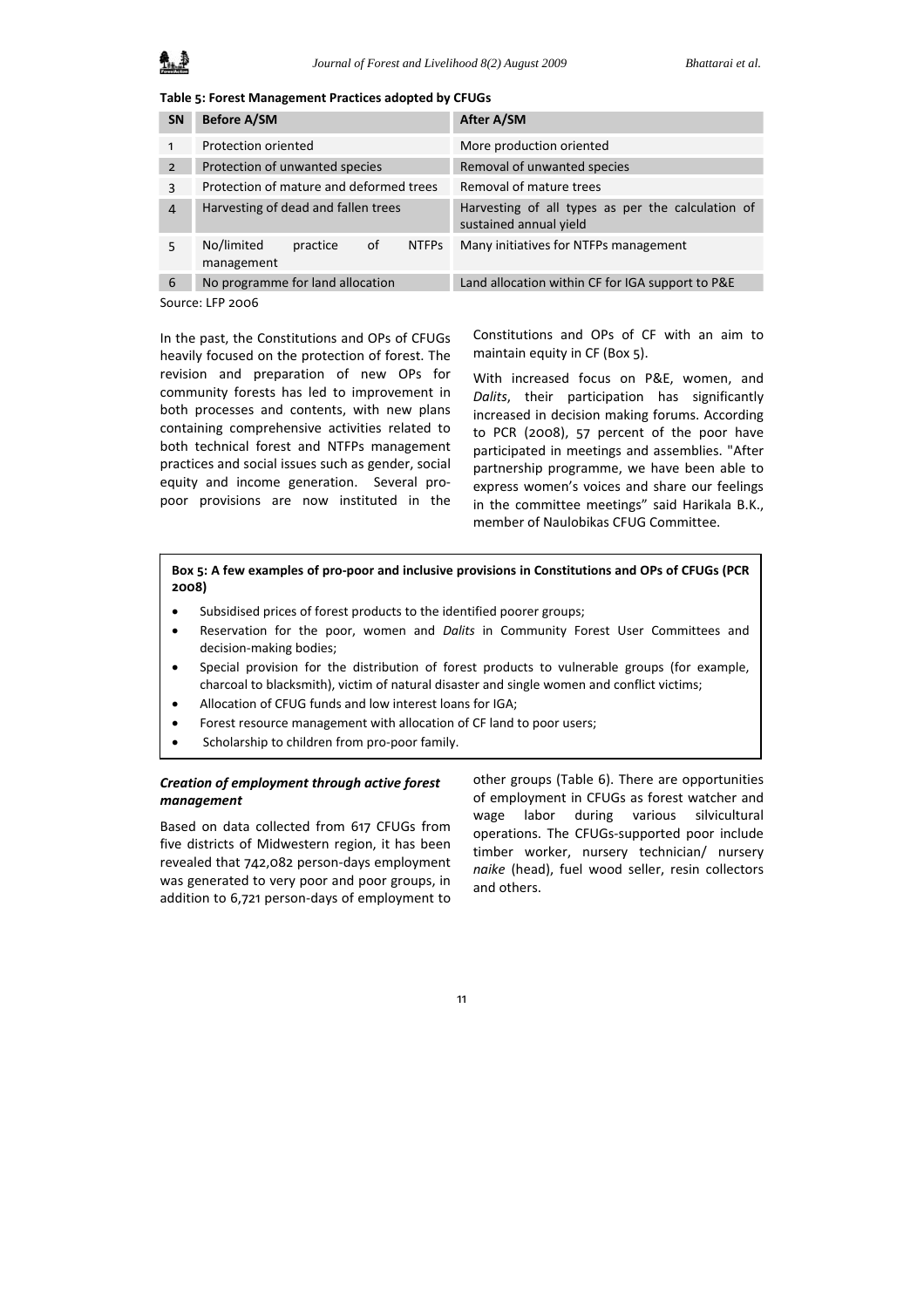**Table 6: Paid Employment Generated by CFUGs in Mid‐west Areas during Fiscal Year 2007‐8** 

| <b>Types of</b>               | <b>Based</b><br><b>on</b><br>no. of<br><b>CFUG</b> | Paid employment person Days |          |                 |        | <b>Very</b>  | <b>Other</b>   | <b>Total</b> |        |
|-------------------------------|----------------------------------------------------|-----------------------------|----------|-----------------|--------|--------------|----------------|--------------|--------|
| work                          |                                                    | <b>Dalit</b>                | Janajati | <b>Minority</b> | Other  | <b>Total</b> | poor &<br>poor |              |        |
| Forest<br>manageme<br>nt      | 370                                                | 117921                      | 290028   | 11025           | 164242 | 583216       | 549260         | 33956        | 583216 |
| Nursery<br>manageme<br>nt     | 87                                                 | 3375                        | 44411    | 261             | 8364   | 56411        | 53930          | 2471         | 56401  |
| Others<br>(Resin and<br>NTFP) | 160                                                | 57623                       | 60452    | $\circ$         | 68286  | 186361       | 138892         | 30994        | 169886 |
| Total                         | 617                                                | 178919                      | 394891   | 11286           | 240892 | 825988       | 742082         | 67421        | 809503 |

Source: LFP 2008b

## **Equitable Forest Product and Benefit Distribution Mechanisms**

Community Forest User Groups have devised benefit distribution mechanisms to respond to the differential needs of forest users of various well-being ranks. CFUGs undertake well-being ranking of member households and forest products are distributed to members accordingly. Households are ranked according to the CFUGs' own sets of criteria developed locally by the members: such as the total amount of land, financial status, educational status and other social standing criteria. In Tarepahar CFUG of Salyan, the households are categorised under the following four categories:

- a. Rich households own land and enough food for 12 months with surplus food, along with good education, high social status, good alternative source of income,
- b. Medium households ‐ have food supply for 9‐12 months from own land, along with good education, and alternative source of income,
- c. Poor households ‐ own land and have food supply for 6-9 months, along with low education, but alternative source of income,
- d. Ultra poor households ‐ own land and have food supply for less than 6 months, are

illiterate, and work as wage labor for basic survival.

Benefit distribution mechanisms include the distribution of forest products at subsidised rates to the poor households. While forest products are provided on subsidised rates to the poor families, sometimes free access is given to poor single women and ultra poor families. In the case of *Mahila* (Womens) CFUGs of Kalimati Rampur, forest products used to be distributed equally among the users for several years. Recently, they have decided to manage equitable distribution of forest products. Timber is sold at 50 percent of actual price to the user of D category, at 65 percent to C category and with no charge to the homeless users. In a recent field visit, Ms Parbati Basnet, member of Bhaiyadevi CFUG, Salyan said to the lead author: "*It was very difficult for me to maintain 'hand to mouth' (managing food for survival) and I had to search for household works in others' houses everyday. Now CFUG committee has made provisions for collecting fuelwood on subsidised rates (which are much lower than others) for poor households like me. I purchase fuel wood at NRs 10 per bhari (bundle) and sell at NRs 150 per bhari in nearby market. I am now generating income from selling of fuelwood. Now I don't need to work in anyone's house* ".

As a result of A/SM activities, favorable changes in the rules of forest distribution have been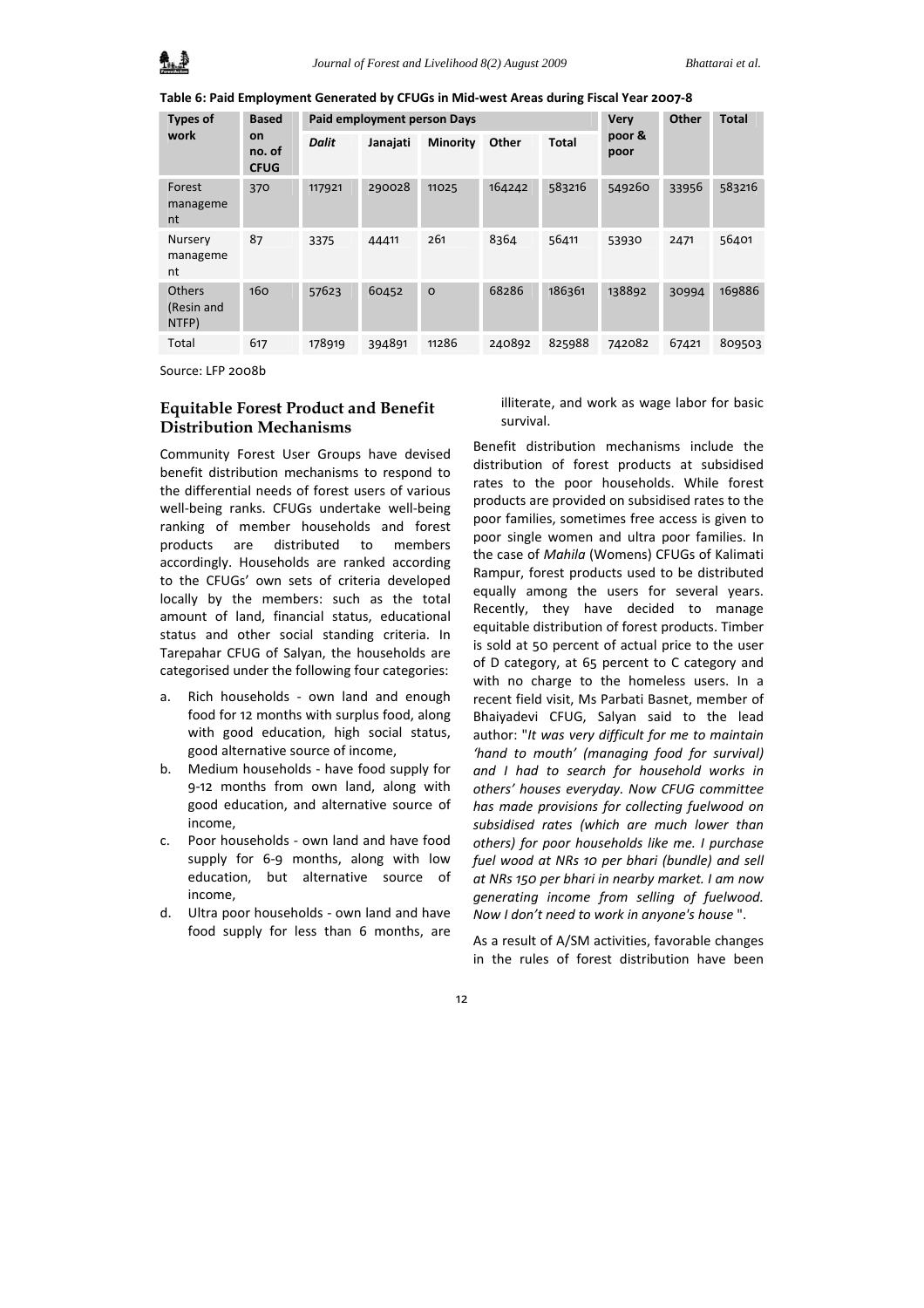achieved in the LFP area. In Salyan, out of 20790 HHs, 15076 HHs were benefited from the newly introduced equitable benefit sharing mechanisms. This figure is nearly about 73 percent of the HHs, of which 11 percent (2195 HHs) is rich, 20 percent (4054 HHs) is medium, 27 percent (5552 HHs) is the poor, and 16 percent (3274 HHs) were found to be from the very poor category. If we lump poor and very poor together as the poor, the benefit derived by the category of the poor is greater than that of the rich one. The benefit received in case of grasses and fuelwood is greater among the poor. The total *bhari* of grass received by the poor class is 8081 *bhari* per year; this is more than that of the non‐poor which is about 11 percent of the total *bhari* of grass received. Similarly, 45468 *bhari* more fuelwood is received by the poor than that of the rich, which is greater nearly by about 17 percent of the total fuelwood received by all four category (LFP 2008c).

### **DISCUSSION**

The evidence presented in the previous section shows that through animation and social mobilisation, it is possible to facilitate fairer and equitable negotiation of rules regarding forest management and benefit sharing. However, the sustainability of this outcome in the long run is still questionable. At least three issues are identifiable in this regard.

First, there is still a lack of enabling policy framework to promote pro‐poor forest management. Whereas poor communities want benefit from the allocated land in the short span by planting agro-forestry crops, the CF legislation does not allow the planting of annual crops on community forest land. Poor users are encouraged by DFO staff to plant forest/ wild crops, which are not always preferred by and compatible to the needs of the poor. Section 49 under article 11 of Forest Act clearly states that no person shall attempt to deforest, plough, dig or cultivate the land of forest area and construct house or hut (See page no. 9 and 15 of Forest act 1993).

Some of the foresters working in the programme area even argue that plantation of NTFPs like cardamom in CF land reduces biodiversity. It is indeed an irony that broader government policy favors poverty reduction through community forestry, but in the actual practice, the poor are not allowed to cultivate agro-forestry crops which they prefer. Moreover, there is widespread perception among forest users that government retains authority (overriding the provision of Forest Act 1993) while giving the responsibility for the management of forest to communities.

Second, tenure security remains a critical issue in relation to providing sustained incentives to the poor to invest in the forest land allocated to them. Currently, the tenure is defined through an agreement between the poor and the CFUG committee, but there is no regulatory provision for this. Since there is generally a high demand for forest land among the user households of all wealth categories, there are chances that such community level agreements with the poor and excluded groups are easily reverted back under local pressures and politics. The pro‐poor innovation can sustain in the long run only when there is strong power built up in favor of the poor locally and district levels. The achievements mentioned above are the result of active facilitation support of LRPs and animators, who need to be supported by district level institutions beyond the project to ensure sustainability of pro‐poor innovations.

Third, there is lack of research to identify and develop agro-forestry models that are ecologically sustainable, and can also meet the needs of the poor. Before any meaningful policy dialogues can be initiated, there is a need to create and innovate some agro-forestry models on CF. In depth study to analyse the potential species for land allocation is lacking.

Fourth, as Adhikari (2002) argues, poor users do not actually benefit when all opportunity costs are accounted for in the assessment of costs and benefits of forest management. So even the seemingly equitable provisions may not actually reflect the degree of equity that the poor users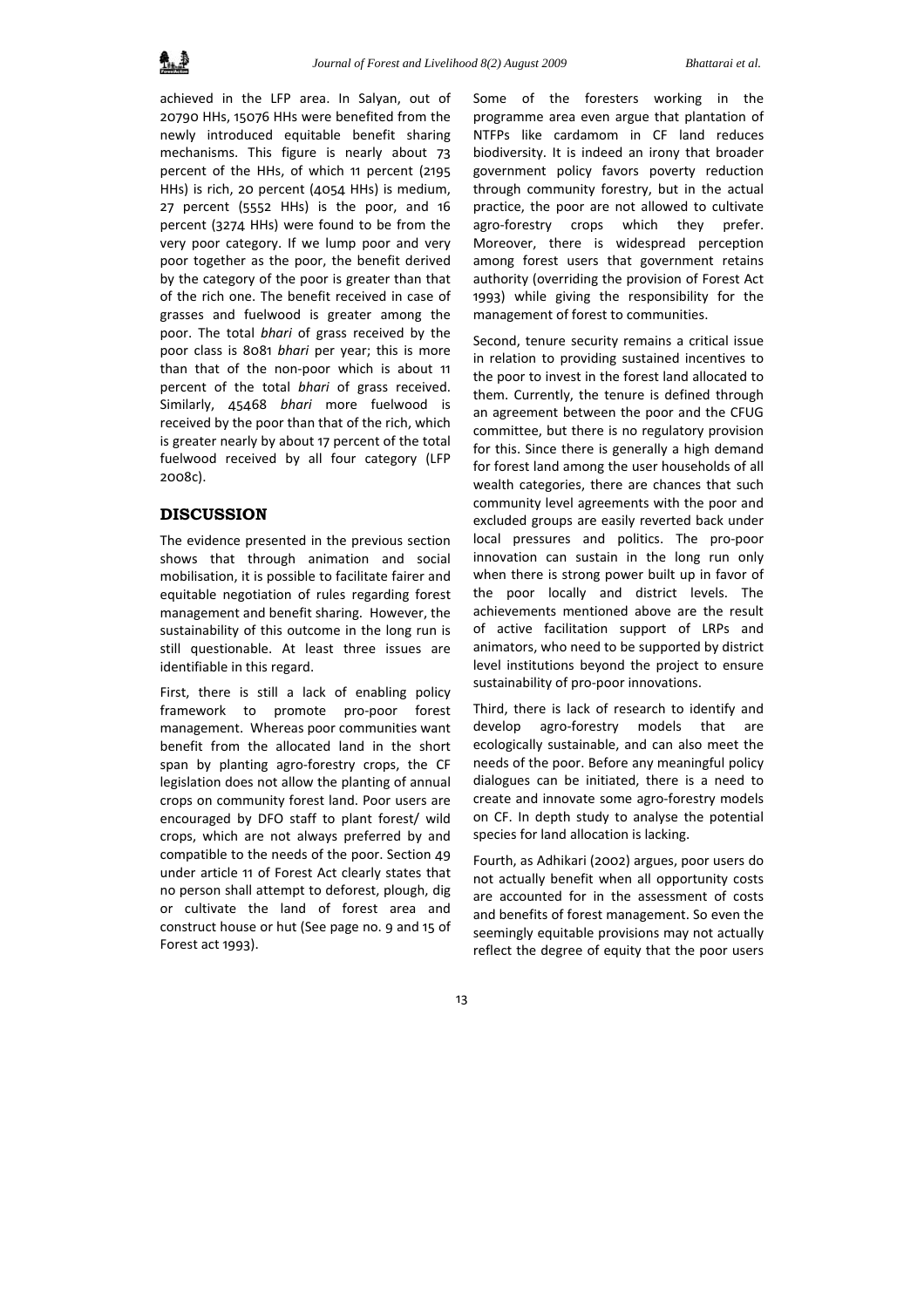

really want. Thus creating equitable rules is a continuing challenge. Until and unless the balance between the elite and the poor is managed, it is difficult to maintain equitable distribution of benefits.

### **CONCLUSION**

This paper concludes that through continuous sharing, deliberation and negotiation among the poor and non‐poor members of CFUGs, management of community forests can be made equitable. We have provided empirical evidence on the process and outcomes of how facilitation support enable the poor to have equitable access to community forests. Facilitation/ social mobilisation are essential to empower the disempowered and voiceless to come into mainstream. This has resulted in the creation of special management and use right to the poor and excluded groups. The special tenure lead to active management of forest accompanied by increased availability of forest products. However, strong policy back‐up with clear guidelines is needed. Moreover, replication of the land allocation mechanism on a large scale, innovation of best practices in the field level and proper facilitation and service delivery to the CFUG on proper time and in simple manner are some of the basic requirements to be fulfilled.

The revised OPs and newly‐prepared OPs for community forests have become more inclusive and equitable. Various pro‐poor forest management practices including poor‐focused enterprises have been initiated. Facilitation support by locally based resource persons or LRPs has contributed to improvements of operational plans, awareness raising, forest management skills development and strong monitoring mechanism. However, there is still a need to provide more effective support to the communities to elaborate sustainable forest management plans and to establish clear, transparent, fair and simple benefit sharing mechanism.

This study also found that co-ordination among the different organisations and line agencies is an essential aspect of the success of pro‐poor community forestry process. Equitable forest product and other benefit distribution mechanisms can only be achieved if clear provisions in acts and regulation are made, along with better co-ordination among implementing agencies. The main lesson learnt from this analysis is that benefit sharing at the local level needs to be improved by better understanding of the social structure of communities, providing a legal framework for community forestry committees, developing criteria and indicators to monitor benefit sharing, and development of effective conflict management mechanisms.

#### **REFERENCES**

**Adhikari, B.** 2002. Property Rights and Natural Resource: Socio‐economic Heterogeneity and Distributional Implications of Common Property Resource Management in Nepal. UK: Environment Department, The University of York.

**Adhikari, J.R.** 2001. Community Based Natural Resource Management in Nepal with Reference to Community Forest: A Gender Perspective, a *Journal of the Environment*, **6**(7): 9‐22.

**Agarwal, B.** 2001. Participatory Exclusions, Community Forestry, and Gender: An Analysis for South Asia and a Conceptual Framework. *World Development,* **29**(10): 1623‐1648.

**Bista, D.B.** 1991. Fatalism and Development: Explorations in Political Theory. New Delhi: Sage Publications.

**Branney, P. & Yadav, K.P.** 1998. Changes in Community Forests Condition and Management 1994‐1998: Analysis of Information from the Forest Resource Assessment Study and Socio‐Economic Study in the Koshi Hills. Project Report G/NUKCFP/32. Kathmandu: NUKCFP.

**Dev, O.P., Yadav, N.P., Springate‐Baginski, O. & Soussan, J.** 2003. Impacts of Communtiy Foestry on Livelihoods in the Middle Hills of Nepal. *Journal of Forest and Livelihood*, **3**(1): 64‐76.

**Hayu, T.B. & Pokharel, B.K.** 2004. Contribution of NGOs in Community Forestry and Good Governance: The Experience of Nepal Swiss Community Forestry Project. *Proceedings of Fourth National Workshop on Community Forestry,* Kathmandu: Department of Forest.